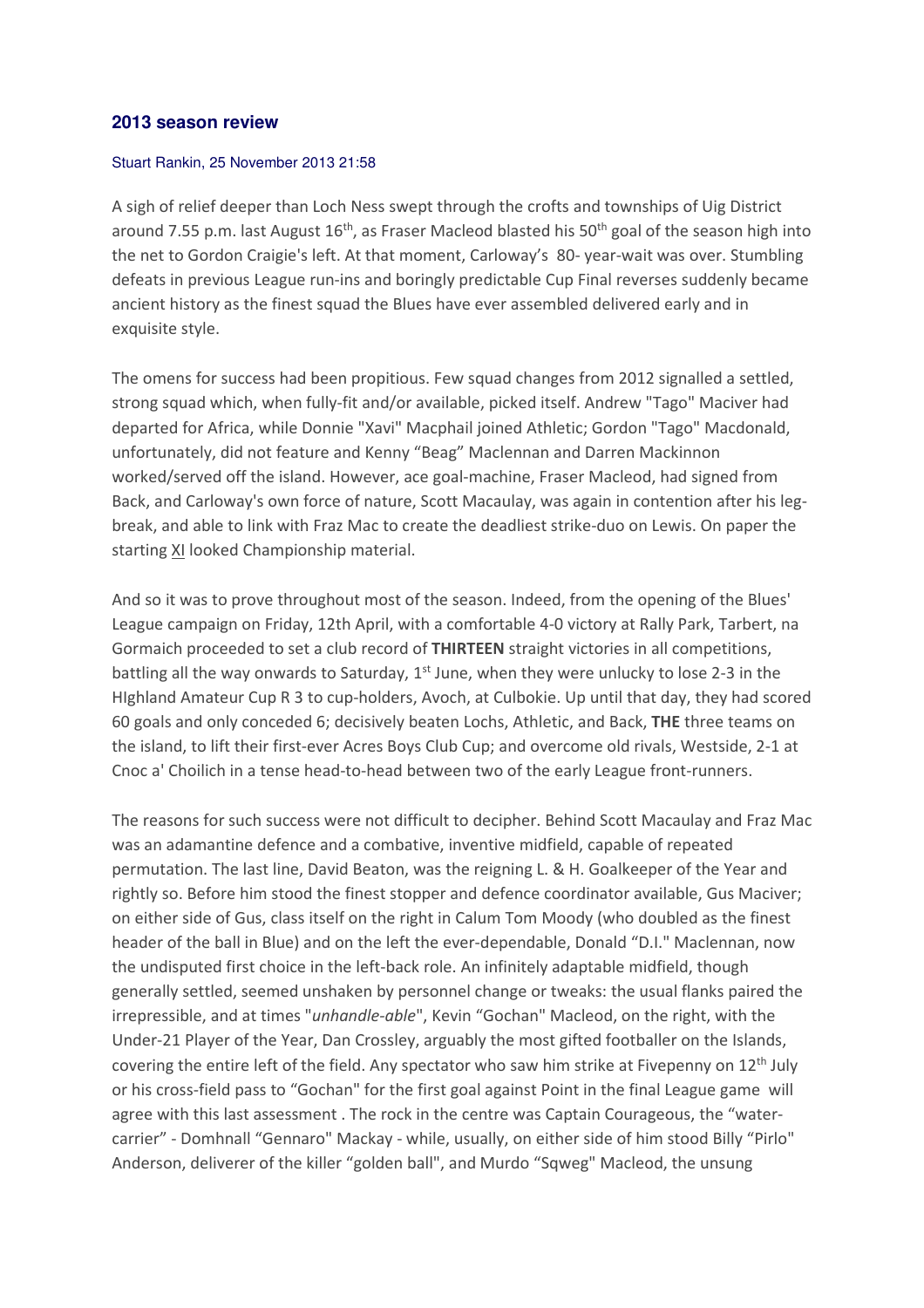"blocker" and "deliverer". Of equal value were another outstanding youth talent, the versatile Seumas Macleod, and the skilful midfield/winger/striker, Kenny "Dokus" Macdonald, whose late goal-surge was only surpassed by the unique Fraz Mac. In the wings waiting, pushing, were the young bloods: the combative striker, Kevin "Barra" Macneil; dogged defender, Cameron "Tiger" MacArthur; and racing up behind them, Ben Smith, Jack Buchanan, Eachainn Miller, and Ross "Tiny" Maclean.

The gut-wrenching disappointment of late, late defeat at Culbokie did erase the feeling of invincibility which had pervaded Cnoc a' Choilich thoughout the first half of the season; cumulative injury and suspensions did not help either. The Blues now did stumble once or twice (what team doesn't?), losing to Lochs, 1-4 in the EaF SF L1, and 4-5 in the Coop Cup SF, then 2-3 to Athletic in the Moldova Lewis SF, all at home. However, a deep-rooted resilience within the squad and visceral desire to prevail soon re-surfaced: in June, a 3-3 League encounter at Garrabost saw na Gormaich claw their way back to a precious point from 1-3 down with goals in the 85<sup>th</sup> and 97<sup>th</sup> minutes! And a month later, at Creagan Dubh, in the EaF SF L2, a Dan Crossleyinspired Blues actually stormed into a 3-0 lead after 56 minutes before being pulled back to a 3- 3 draw. In this period also their support was to be treated (or subjected!) to two of the defining matches of Carloway's season, indeed, of their history: the home and away League confrontations with reigning Champions, Athletic, which went a considerable way to deciding whose name was eventually inscribed on the Championship shield. As with all tense, perfectlybalanced contests pairing two committed rivals, both clashes turned on a few moments of individual insight and skill. At Cnoc a' Choilich, with eleven minutes left on the clock, a 0-0 draw seemed imminent until a "Squeg" free-kick from the right set up an inviting Moody reverseheader from the far post across goal for Domhnall Mackay to crash into the roof of the net. At Goathill, the Blues didn't have to wait so long for such inspiration. The breakthrough came as early as the eighth minute from "Sqweg" who, without breaking stride, rushed into the left corner of the box to send an exquisite right-foot drive over and round Colin Macritchie and into his top-left corner. However, despite these 0-2 and 0-3 reverses, the Stornoway boys continued the chase doggedly and na Gormaich still had to account for United at Goathill (4-0) and Back at home (3-0) before the curtain rose on the showdown West Lewis derby at Barvas on the 16<sup>th</sup> August, against a Westside who, arithmetically, still had an outside chance of the title. The Coen brothers could not have scripted a more tense plot-line!

For Carloway diehards, it was very much an "I know! I was there!" occasion. Carlowegians from off-island and local Care Homes swelled the ranks of the regulars on the terracing to create an atmosphere as charged as a pulsar's. A tangible undercurrent of nervous dread permeated the Blues' fans, however - not so much, "What could go wrong?", as, "What would go wrong?". Nevertheless, a committed team performance was to produce once more a moment of instinctive imagination and deliver a decisive victory. After a gripping, first-half stalemate, 1- 1, Man-of-the-Match, Seumas Macleod, reacted like lightning on the hour to stab a breaking ball off Gordon Craigie and Fraz Mac past covering defenders and home. The next 20+ minutes seemed to last as long as three lifetimes, before Fraser's explosive Exocet arrived in the 84<sup>th</sup> minute as a very thick icing on the Championship cake! Spain and the Spanish did not celebrate winning the World Cup more effusively!